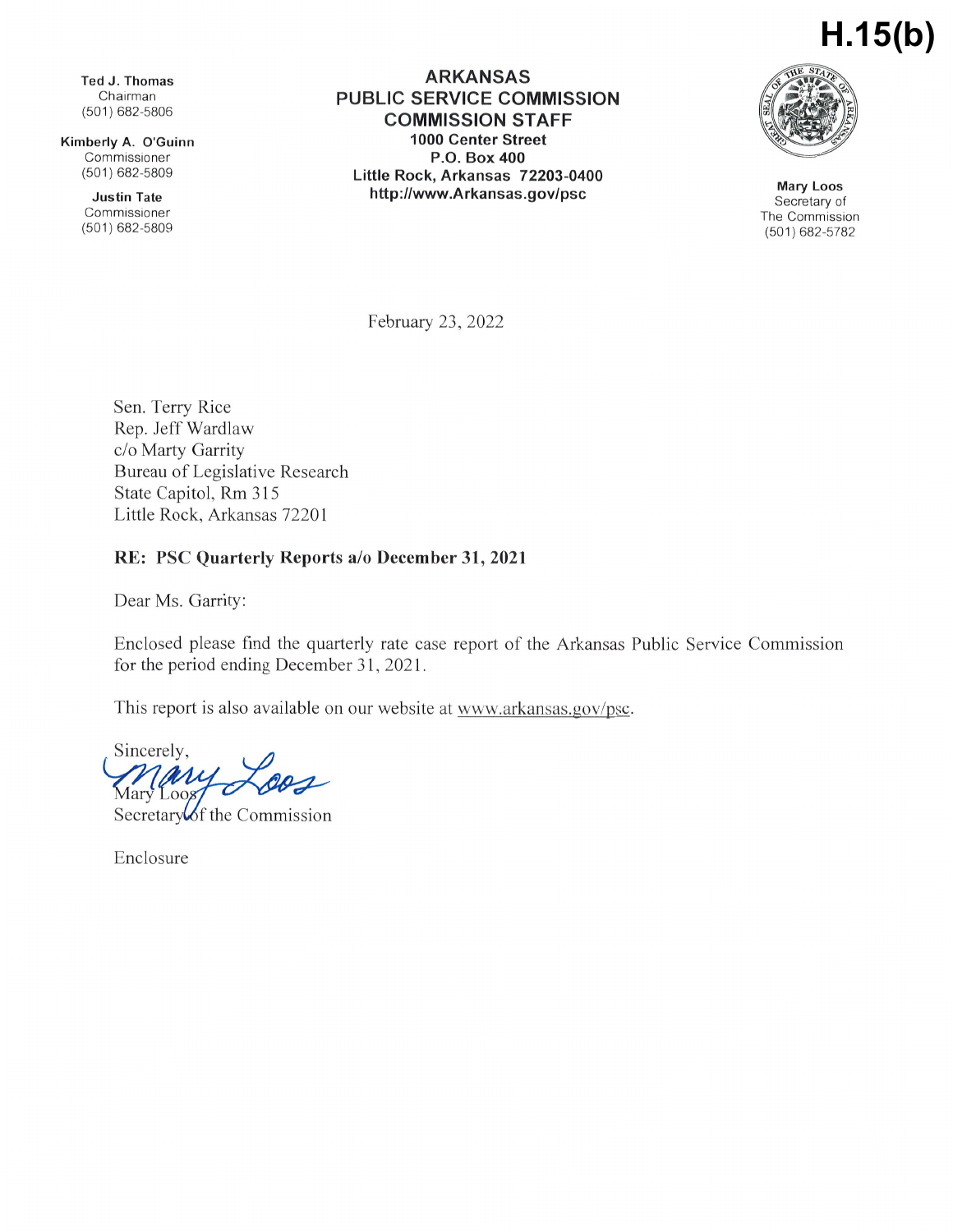### **ARKANSAS PUBLIC SERVICE COMMISSION QUARTERLY RATE CASE REPORT PURSUANT TO ARK. CODE ANN. § 23-4-420 FOR THE QUARTER ENDED DECEMBER 31, 2021**

**DOCKET:** 21-097-U

**COMPANY:** Black Hills Energy Arkansas, Inc.

**CASE STYLE:** IN THE MATTER OF THE APPLICATION OF BLACK HILLS ENERGY ARKANSAS, INC. FOR APPROVAL OF A GENERAL CHANGE IN RATES AND TARIFFS

**CASE FILED:** December 10, 2021

**APPLICATION**

**SUMMARY:** Company's current authorized retail revenue requirement is \$105,286,730. The retail revenue requirement requested is \$152,382,799. The percentage increase by rate class is:

> Residential - 22.7% Business 1 - 11.3% Business 2 - 8.7% Business  $3 - 8.6%$ Business  $4 - 8.7%$ Business  $5 - 9.3\%$ Gas Lights – 8.7% Irrigation – 26.4%

The estimated monthly impact on average residential customer is \$8.65 or 10.16%.

The current authorized return on equity is 9.61% and the overall rate of return is 5.615%. The requested return on equity is 10.2% and the requested overall rate of return is 6.16%.

#### **PROCEDURAL**

**SCHEDULE:** Procedural schedule to be established by Commission order.

**STATUTORY FINAL ORDER DEADLINE:** October 9, 2022

**GENERAL STAFF CONTACT:** Donna Gray, Executive Director [Donna.gray@arkansas.gov](mailto:Donna.gray@arkansas.gov) 501-682-1794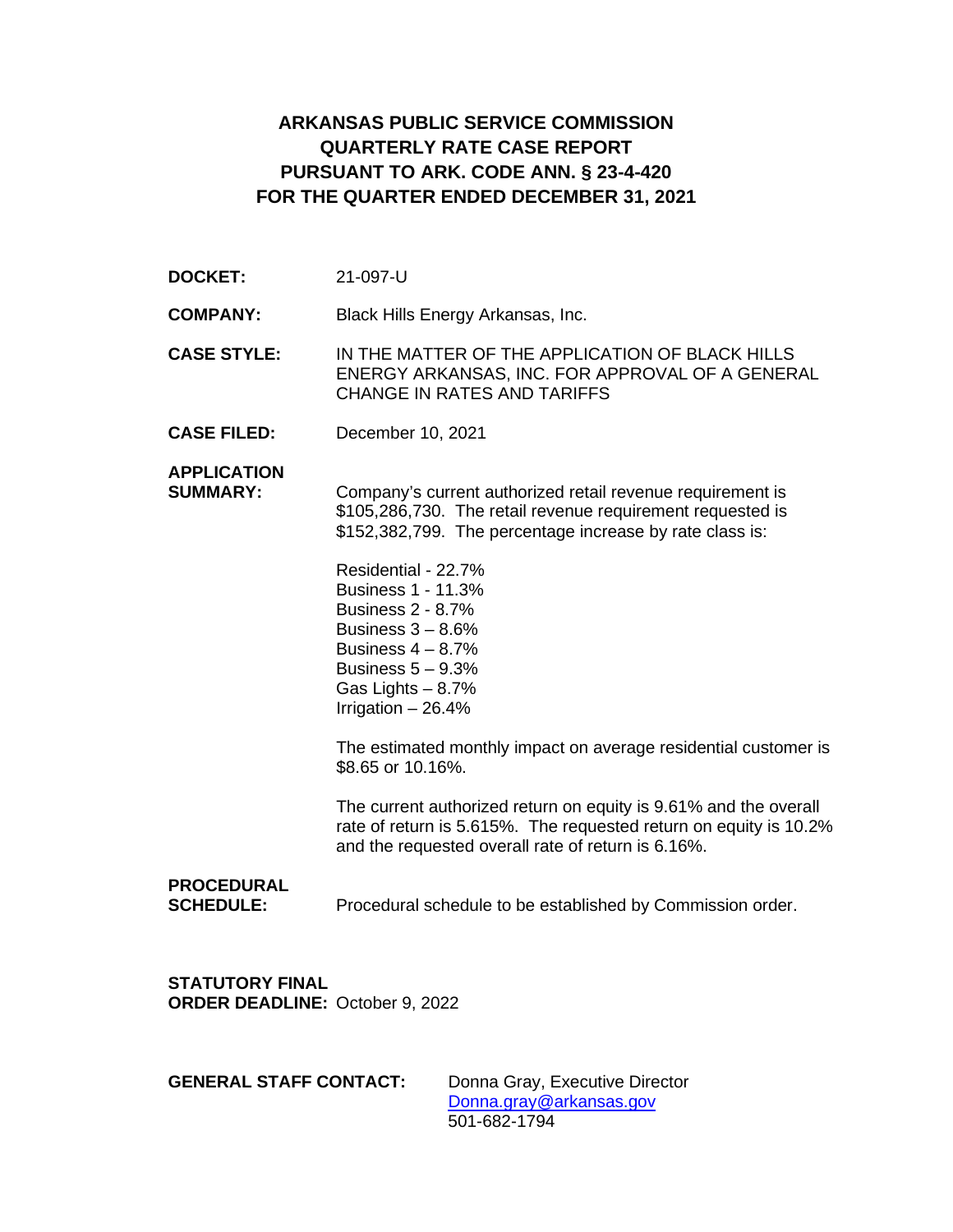| <b>DOCKET:</b> | 21-070-U |
|----------------|----------|
|----------------|----------|

**COMPANY:** Southwestern Electric Power Company

**CASE STYLE:** IN THE MATTER OF THE APPLICATION OF SOUTHWESTERN ELECTRIC POWER COMPANY FOR APPROVAL OF A GENERAL CHANGE IN RATES AND TARIFFS

**CASE FILED:** July 23, 2021

#### **APPLICATION**

**SUMMARY:** Company's current authorized retail revenue requirement is \$179,621,123. The retail revenue requirement requested is \$264,167,767. The percentage increase by rate class, including fuel is:

> Residential 17.4% General Service 4.9% Lighting & Power Secondary 12.6% Lighting & Power Primary 7.2% Lighting & Power TOU 5.6% Total Industrial Transmission 3.3% Municipal 11.8% Private, Outdoor, & Area Lighting -4.7% (decrease) Municipal Street & Public Street & Hwy Lighting -2.3% (decrease) Total Retail 12.2%

> The estimated monthly impact on an average residential customer is \$18.89, or 17%, for 1000 kWh.

> The current authorized return on equity is 9.45% and the overall rate of return is 4.93%. The requested return on equity is 10.35% and the requested overall rate of return is 5.69%.

SWEPCO notified the Commission of its re-election to implement a Formula Rate Review Rider pursuant to Act 725 of 2015. The Formula Rate Plan, Act 725 of 2015, provides for a 4% adjustment to base rates annually.

**STATUS:** On December 7, 2021, the General Staff of the Arkansas Public Service Commission, the Attorney General of Arkansas, City of Fayetteville, Arkansas, Western Arkansas Large Energy Consumers, and Sierra Club filed Direct Testimony and Exhibits.

## **REMAINING PROCEDURAL**

**SCHEDULE:** Per Order No. 6 issued September 14, 2021: